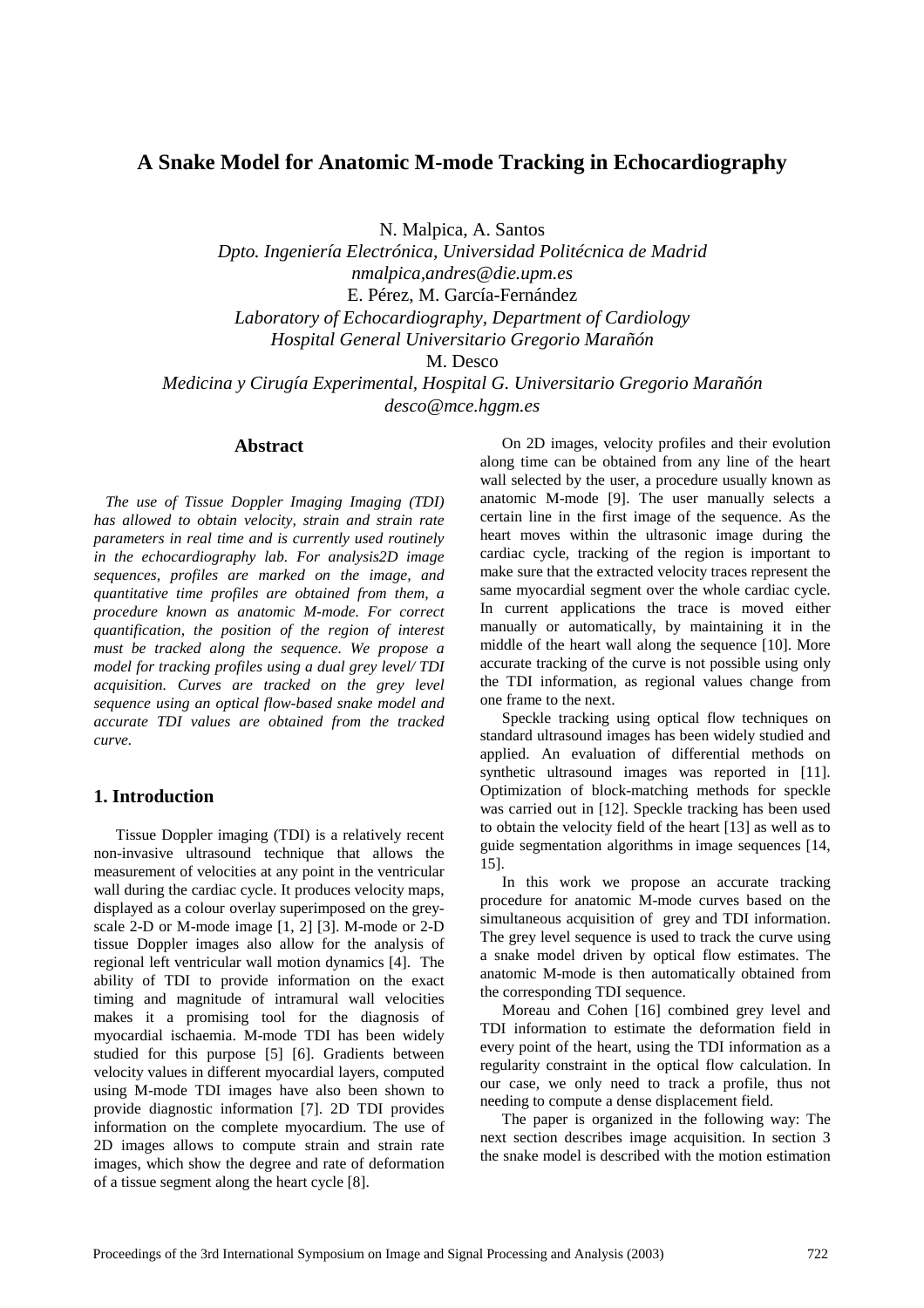method used. Results are presented in section 4, followed by a discussion in section 5.

## **2. Image acquisition**

Images were acquired with a 3 Mhz transducer using a Sequoia© scanner (Siemens-Acuson) with dual acquisition mode. A two-chamber view was obtained, centering the septum in the image. Grey scale images were acquired simultaneously. Sequences were acquired at 42 frames/sec. Figure 1 shows a grey-scale image of the septum and its corresponding TDI image.



**Figure 1. Grey level frame and corresponding TDI frame** 

 To analyze the sequence, a profile is selected by the user in the first frame an a representation of the velocity profile along time is obtained. There is a need to track the position of the profile along time.

#### **3. Snake model**

The main title (on the first page) should begin 1-3/8 inches (3.49 cm) from the top edge of the page, centered, and in Times 14-point, boldface type. Capitalize the first letter of nouns, pronouns, verbs, adjectives, and adverbs; do not capitalize articles, coordinate conjunctions, or prepositions (unless the title begins with such a word). Leave two blank lines after the title.

A special attention has been devoted in the past years to image segmentation using snakes. Snakes were first introduced by Kass et al. [17] as a means to combine low-level processing with higher level knowledge. They proposed energy minimization as a framework where low-level information, usually image gradient or image intensity can be combined with higher level information (usually shape, continuity of the contour or user interactivity). The energy of the snakes is usually expressed in terms of external constraint forces such as lines, edges and region homogeneities found in the image, and of internal forces which impose smoothness constraints on the modeled contours. Snakes have been widely used to track contours in image sequences. In the original work by Kass et al. the tracking was performed using as initial position in the current frame the final

position reached in the preceding frame. Blake [18] and Peterfreund [19] solved the tracking problem using Kalman filtering estimation. Giachetti [14] estimated the initial snake on a frame by displacing the result of the preceding frame using optical flow. Mikic [15] integrated the optical flow estimation into the minimization process. Recently, Pardas [20] used the optical flow estimation to restrict the candidates for the minimization process. In all of these cases, the snake was driven mainly by edge information. In our case, the aim is the tracking of a curve drawn inside the myocardium so no edge information is available. The only external force of the snake is the optical flow estimation.

In the discrete formulation of active contours, the contour is represented as a set of vertices (known as snaxels) vi =  $(xi, yi)$  for  $i = 0,..., N-1$ , where xi and yi are the x and y coordinates of snaxel i, and its energy, which is going to be minimized is defined by:

$$
E_{\text{snake}} = \sum_{i=0}^{N-1} (E_{\text{int}}(v_i) + E_{\text{ext}}(v_i))
$$

In our model, the snake has two energies, an internal energy based on curvature and an energy based on the estimation of image motion.

The complete model based on curvature and motion energies is:

$$
E_{tot} = \alpha E_{curv} + \beta E_{mot}
$$

where  $\alpha$  and  $\beta$  are parameters controlling the contribution of the different energies in every point. Parameters can be different in every point depending, for instance on the quality of the correlation at that point. In this work both parameters were constant in space and in time.

### **3.1. Internal Energy**

The internal energy, Eint, is normally based on the discrete first or second derivatives, to ensure that the contours remains smooth and tend to be round. We use the concept of curvature, defined as in [21] (see Fig. 2).



**Figure 2. Details of snake vertices showing the local curvature vector.**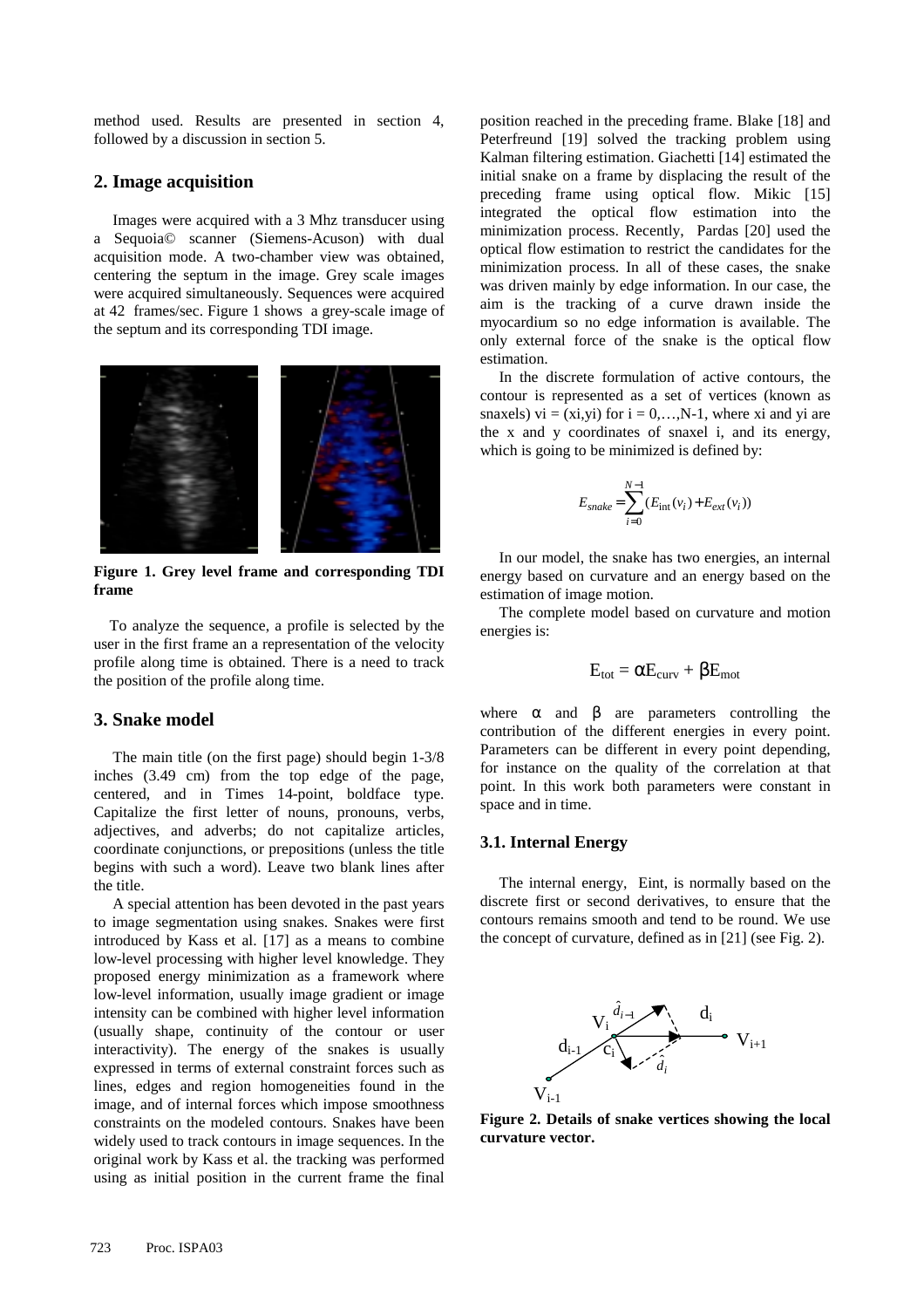The snake model is composed of vertices vi. The edge between vi and vi+1 is denoted by  $d_i$ . The direction of the edge is described by the unit vector  $\hat{d}_i$ . The local curvature at the position of a vertex is defined as the difference between the directions of the two edge vectors that join at that location:

$$
c_i = \hat{d}_i - \hat{d}_{i-1}
$$

As can be seen, the curvature is zero when both lines ending at a vertex are parallel. Minimization of curvature would lead to a straight snake. In our application, the user draws the initial profile in the myocardium, and we wish to maintain the shape of that curve. The internal energy in our model is therefore designed to maintain the initial local curvature. The local curvature is computed at every point of the initial profile. At every iteration, the local curvature is computed at every candidate point and the curvature energy is obtained as the difference with the initial curvature at that snaxel. We are using an open snake model, so special care should be taken for processing the extrema. The curvature at the first and last point of the snake is defined as the direction of the first and last segments, respectively.

### **3.2 External energy: Optical flow**

 To track the snake along the sequence, the external energy is based on the estimation of interframe motion. Methods for computing displacement between two frames in a sequence are generally classified into two groups: Block matching methods and differential methods [22]. The first ones try to minimize a certain distance between pixels in a neighborhood around the point, generally the square difference, or to maximize a correlation measure [14]. The second ones are based on temporal and spatial gradient computations. We use a scheme of the first type, proposed recently by Cohen et al. [23] for ultrasound images.

 Let Xt be a set of coordinates of an image at time t. Let  $I_t(x_t)$  represent the intensity of a pixel at the coordinates  $x_t$  and let  $I_t = \{I_t(x_t)\}\,$ ,  $x_t \in X_t$ , represent the intensity image at time t. The transition of a pixel between t-1 and t is described by the motion vector  $v_i(x_t)$ . If  $x_{t-1} \in X_{t-1}$  is the pixel corresponding to  $x_t \in$  $X_t$ , the following stands:

$$
v_t(x_i) = x_t - x_{t-1}
$$

According to the maximum likelihood method for parameter estimation, the ML estimate of  $v_t$ ,  $\hat{v}_{ML}$  is obtained by maximization of the conditional probability density

$$
\max_{v_t} p(I_{t-1}/I_t, v_i) \text{ at } v_t = \hat{v}_{ML}
$$

 If Ai is a region with constant motion around a certain point. Let  $a_i = [a_{i1}...a_{ik}]^T$  represent the vector for all intensities  $I_{t-1}(x_{t-1}), x_{t-1} \in A_i$  and  $b_i = [b_{i1}...b_{ik}]^T$  the corresponding vector of intensities  $I_t(x_t)$ , where  $x_t = x_{t-1}$  $+$  v<sub>i</sub>. The maximization of equation (2) is equivalent to the maximization for each i of the following conditional probability density functions:

$$
\max_{v_t} p(a_i/b_i, v_i) \text{ at } v_t = \hat{v}_{ML}
$$

 Making the assumption of multiplicative Rayleigh noise, when the noiseless value at pixel i is  $s_i$  the observed pixels in both frames are  $a_i = n_{i1} s_i$  and  $b = n_{i2} s_i$ where  $n_{i1}$  and  $n_{i2}$  are two independent noise elements with Rayleigh density functions. The relation between noisy pixels in both frames then becomes:

$$
a_i = \eta_i b_i \qquad \text{where } \eta_i = n_{i1} / n_{i2}
$$

 Taking into account that the noise term ηi is the division of two Rayleigh distributed random variables, the conditional probability density function [23] is given by

$$
p(a_i/b_i, v_i) = \prod_{j=1}^{k} \left\{ \frac{2(a_i/b_i)^2}{\left[ (a_i/b_i)^2 + 1 \right]^2} \right\}
$$

 For a specific vertex, the corresponding point in the next frame is computed by maximum likelihood. At every point in the search area, the correlation energy  $E_{\text{mot}}$  is equal to the distance to that point, so a minimum is obtained exactly in the desired location.

### **3.3 Minimization**

 In the original work, Kass et al. [17], searched for a global minimum using variational calculus. More efficient approaches using dynamic programming have also been proposed. We use the 'greedy' algorithm proposed by Williams and Shah [24]. During each iteration, a neighborhood of each point is examined and the point in the neighborhood giving the smallest value for the energy term is chosen as the new location of the point. Although the algorithm is not guaranteed to reach a global minimum, it is much faster than other methods, yielding comparable results.

#### **4. Results and Discussion**

 The model was tested on 10 sequences. A search region of 5x5 pixels and a correlation window of 15x15 were used in all experiments. An expert user was asked to draw a profile on the first image and the curve was automatically tracked throughout the whole sequence. Results of curve tracking on gray and on TDI sequences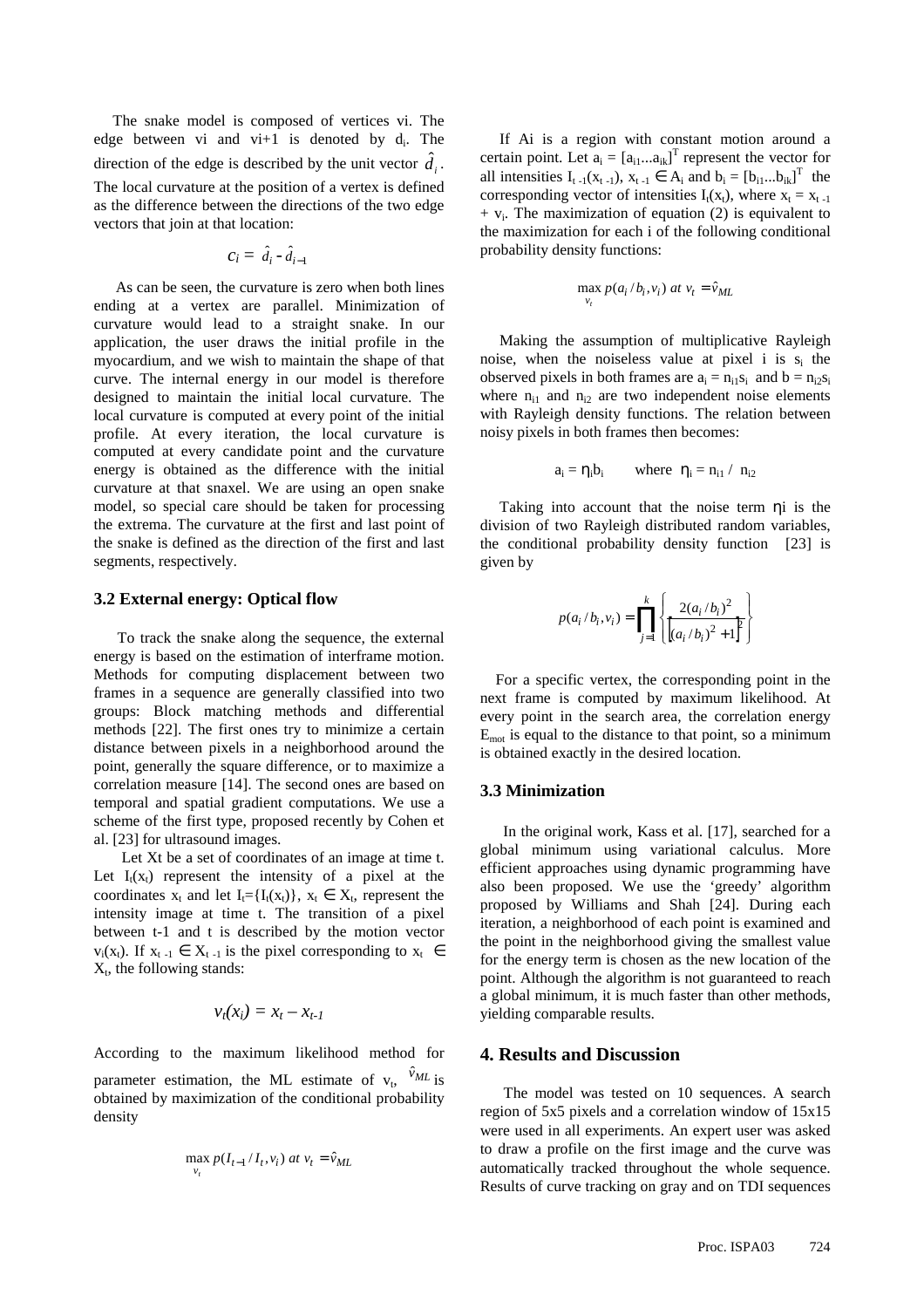are shown in figures 3 and 4. These results were obtained with  $\alpha = 0.8$ ,  $\beta = 1.0$ . For the first sequence, grey level data is presented. The second result is presented with the profile superimposed on the TDI sequence.



**Figure 3. Frames of a gray level sequence showing the automatic tracking of the curve** 

 An anatomic M-mode is then obtained from the tracked curve. Figure 5 shows the resulting M-modes obtained from the curves tracked in the sequences of figures 3 and 4.

 As can be seen, the size of the curve changes due to heart motion, so the resulting anatomical M-mode has a changing number of columns, as compared to the result of simply maintaining the fixed curve in the centre of the myocardium.

 We have developed a platform for echocardiographic quantification which is used for research in our center. Anatomic M-mode tracking is currently performed by manually repositioning the curve, and no tracking method has yet been presented for this purpose [25]. On all of the sequences tested with our method, the automatic repositioning result was considered good enough from the point of view of the clinical user.

Only a visual evaluation by clinical users has been performed. In current clinical practice, the user adjusts the profile on TDI images by assuring that the line stays within the myocardial wall. No tracking is manually done on the grey level sequence, so a direct comparison of our method and user defined positions is not feasible.

 A limitation of the method is the fact that we can only capture in-plane motion. Due to plane shifts, the speckle pattern is not constant along time. inherent to all quantification methods using 2D echocardiography. This, however, is a problem inherent to all 2D echocardiography processing methods, that will be solved when 3D echocardiography becomes feasible to be used in clinical routine.



**Figure 4. Frames of TDI level sequence showing the automatic tracking of the curve** 



**Figure 5. Anatomic M-mode image obtained from a 2D sequence.**

## **5. Conclusion**

 We have proposed a model for curve tracking in the myocardium, which allows to obtain accurate anatomic M-representations images from 2D TDI images. The continuity constraint was designed to maintain the initial shape of the curve selected by the user. Other forces could be directly introduced in the model to smooth the curve. We have analyzed images of the septum but the model can be used to track any curve in quantitative studies. Future research is oriented at measuring the